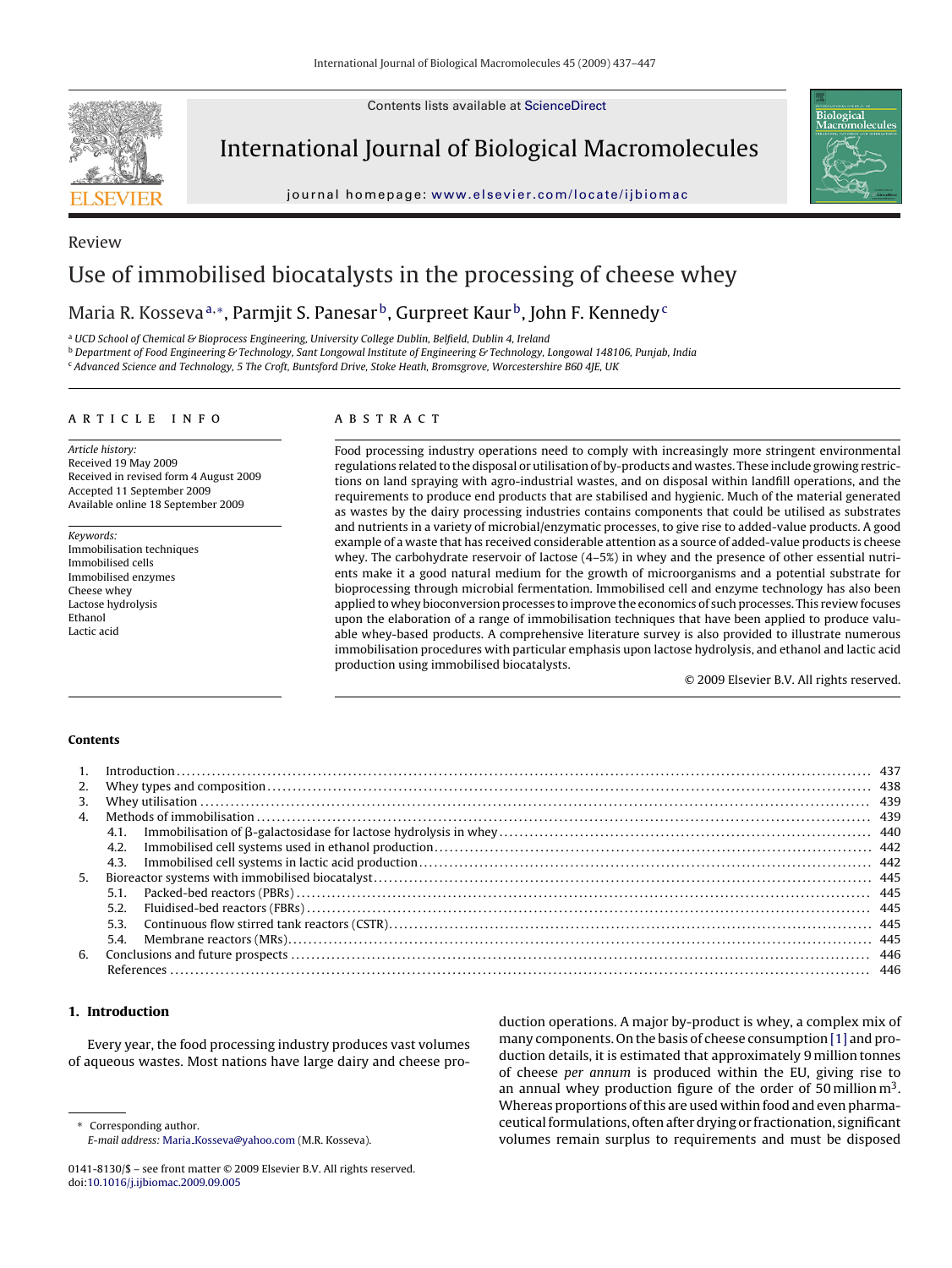#### **Table 1** Whey utilisation or disposal [\[4\].](#page-9-0)

| Processing scheme                         | Added-value product                                                           | Pollutant                                                                                                                      |
|-------------------------------------------|-------------------------------------------------------------------------------|--------------------------------------------------------------------------------------------------------------------------------|
| Condensed + dry whole<br>whey             | • Human food<br>• Animal feed                                                 |                                                                                                                                |
| Demineralised whey                        | • Baby food                                                                   |                                                                                                                                |
| Refined lactose                           | $\bullet$ Edible lactose<br>• Animal feed                                     |                                                                                                                                |
| Ultrafiltration: whey protein concentrate | • Edible protein                                                              |                                                                                                                                |
| Ultrafiltration: whey<br>permeate         | • Refined lactose<br>• Lactose-hydrolysed products<br>• Fermentation products | • Disposed as waste<br>(see below)                                                                                             |
| Unutilised whey: for<br>disposal          |                                                                               | • Disposal on land<br>• Into inland surface water<br>$\bullet$ Into a common sewer<br>• U/F whey permeate disposed of as waste |

of or further processed. Its disposal as waste poses serious pollution problems for the surrounding environment [\[2\]. H](#page-9-0)owever, the situation could be seen instead as an opportunity to make better use of by-products that are potential resources of energy and added-value products, given the development of appropriate and economic conversion technologies. Much of the material generated as wastes by the dairy processing industries contains components that could be utilised as substrates and nutrients in a variety of microbial/enzymic processes, to give rise to added-value products. Added-value products actually produced from dairy industry wastes, or potentially so, include animal feed, single-cell protein and other fermented edible products, baker's yeast, organic acids, amino acids, enzymes, flavours and pigments, the biopreservative bacteriocin, and microbial gums and polysaccharides. Although, these processes have been proven to be technically feasible, they are still far from being economically viable [\[3\]. M](#page-9-0)arwaha and Arora [\[4\]](#page-9-0) have tracked the products currently produced from whey, and the main destinations of unutilised whey for disposal: these are summarised in Table 1.

However, land disposal of whey as a waste product has been practiced not only in Europe but also in both the United States of America and Canada over the past 50 years. Muller [\[5\]](#page-9-0) reported that of the 1.2 billion kg of liquid whey produced in 1979 in Canada, 43% was disposed of as a waste product (17% was dumped into sewers and 26% was disposed of on land). In the United States, of the 13.4 billion kg produced in the same year, 42% was disposed of as a waste product. Although whey production has increased over the past 28 years by 165% in both countries, the utilisation and disposal practices have remained essentially the same [\[6\].](#page-9-0) However, because of its high biochemical oxygen demand (40,000–60,000 mg/L), whey disrupts the biological process of conventional sewage treatment plants and its disposal into these plants has, therefore, been banned by many municipalities [\[7\].](#page-9-0) Whey disposal as waste poses serious pollution problems for the surrounding environment [\[2\].](#page-9-0) It affects the physical and chemical structure of soil resulting in a decrease in crop yield and when released in water bodies, reduces the aquatic life by depleting the dissolved oxygen. Thus, whey poses a major threat to the environment and human health [\[3\],](#page-9-0) which is heavily affected by its biodegradability. Biodegradability evaluation of dairy effluents was studied by Janczukowicz et al. [\[8\]. T](#page-9-0)he results obtained proved that all dairy production effluents can be treated together, with the exception of whey, whose complex biodegradation demands may cause too much burden to any wastewater treatment technological system and thus should be managed within a separate installation. The pollutants in cheese and cottage cheese whey proved to be the most resistant to biodegradation.

Recently, demand for whey started to increase with news of the benefits that the high-quality proteins found in whey provide children, adults, and the elderly. Increased pharmaceutical applications of protein fractions for the control of blood pressure and for inducing sleep might further enlarge the market. The World Market for Whey and Lactose Products 2006–2010—From Commodities to Value Added Ingredients [\[9\]](#page-9-0) clearly demonstrates how whey continues to show significant growth rate both in volume terms and particularly in value terms. There has been a significant increase in consumer product launches containing whey protein concentrate (WPC) from 2001–2003 to 2004–2006, corresponding to approximately 60%.

Peters [\[10\]](#page-9-0) evaluated economic consequences of the cheese making process through several example calculations concerning processing of whey in relation to cheese making throughput and several whey processing alternatives. All value added enhancement by conversion of whey into whey protein concentrates creates a larger stream of an aqueous lactose fraction, with the exception of lactoferrin extraction. This means that the high price which can be obtained for whey protein isolate products has to take into account the large quantity of lactose permeate that will necessarily be created in parallel. The most beneficial step in increasing value for whey products would be to add more value to the lactose fraction. The production of galacto-oligosaccharides for the displacement of antibiotics in animal feeding is promising to influence the lactose market. It was calculated that the price of edible lactose has a greater influence on the economics than the price of whey protein.

The overall aim of this review is to emphasise trends in cheese whey utilisation by the use of immobilised biocatalysts focusing on the processes of lactose hydrolysis, and ethanol and lactic acid production from whey lactose. Choice of support and method of enzyme and viable cell immobilisation as well as the type of bioreactor in which the immobilised biocatalyst is subsequently used is also addressed.

#### **2. Whey types and composition**

Whey may be defined broadly, as the serum or watery part of milk remaining after separation of the curd that results from the coagulation of milk by acid or proteolytic enzymes. The type and composition of whey at dairy plants mainly depends upon the processing technique resulting in casein removal from fluid milk [\(Table 2\).](#page-2-0) The most often encountered type of whey originates from the manufacture of cheese or certain casein cheese products, where processing is based on coagulating the casein by rennet, an industrial casein-clotting preparation containing chymosin or other casein-coagulating enzymes. Since the rennet-induced coagulation of casein occurs at approximately pH 6.5, this type of whey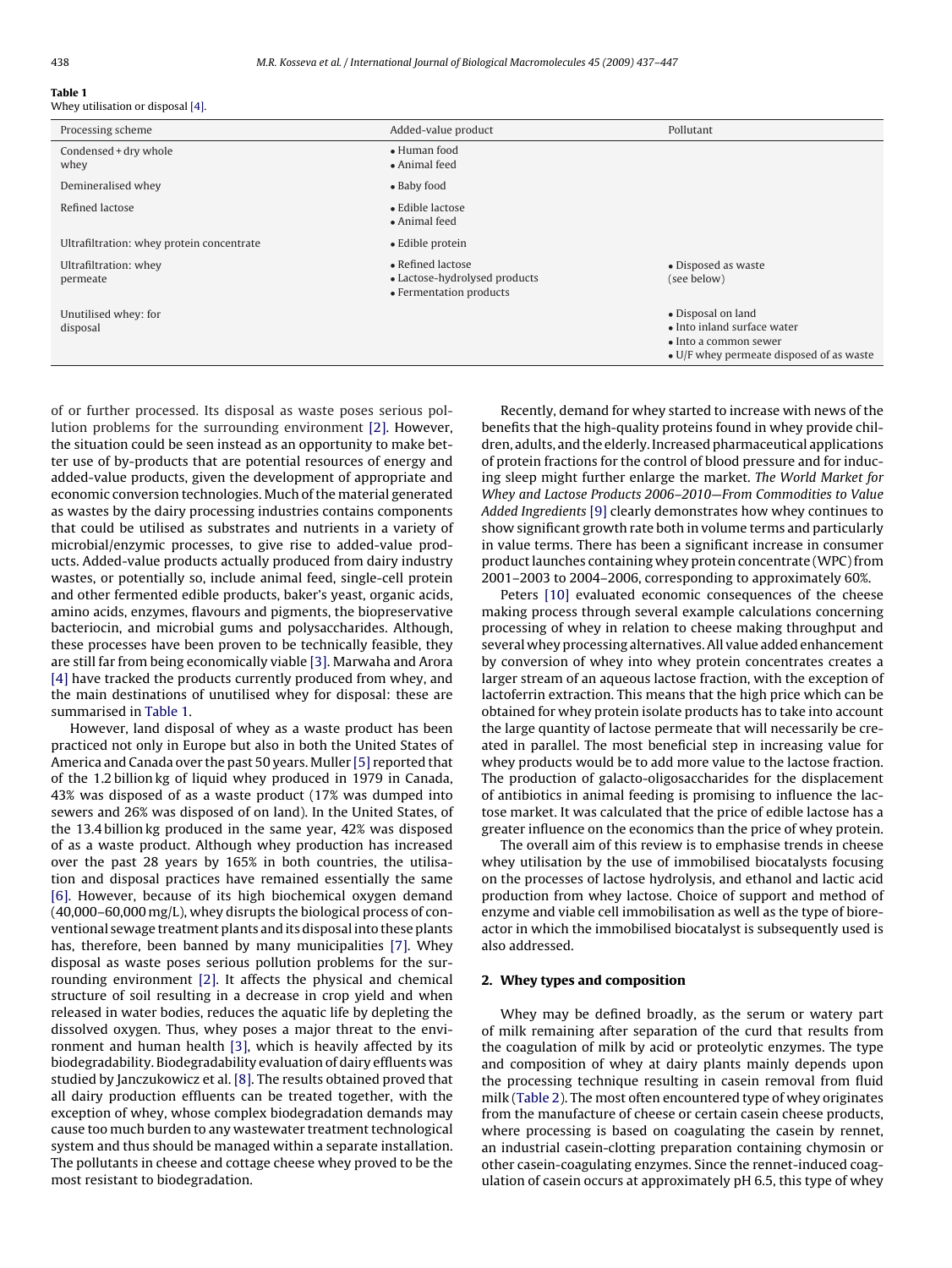<span id="page-2-0"></span>**Table 2**

| Typical composition of sweet and acid whey [2]. |  |  |  |  |  |  |
|-------------------------------------------------|--|--|--|--|--|--|
|-------------------------------------------------|--|--|--|--|--|--|

| Components   | Sweet whey $(g L^{-1})$ | Acid whey $(gL^{-1})$ |
|--------------|-------------------------|-----------------------|
| Total solids | $63.0 - 70.0$           | $63.0 - 70.0$         |
| Lactose      | $46.0 - 52.0$           | $44.0 - 46.0$         |
| Protein      | $6.0 - 10.0$            | $6.0 - 8.0$           |
| Calcium      | $0.4 - 0.6$             | $1.2 - 1.6$           |
| Phosphate    | $1.0 - 3.0$             | $2.0 - 4.5$           |
| Lactate      | 2.0                     | 6.4                   |
| Chloride     | 1.1                     | 1.1                   |
|              |                         |                       |

is referred to as sweet whey. The second type of whey, acid whey (pH <5), results from processes using fermentation or addition of organic or mineral acids to coagulate the casein as in the manufacture of fresh cheeses or most industrial casein [\[11\]. T](#page-9-0)he main components of both sweet and acid whey, after water are lactose (approximately 70–72% of the total solids), whey proteins (approximately 8–10%) and minerals (approximately 12–15%). The main differences between the two whey types are in mineral content, the acidity and the composition of the whey protein fraction.

#### **3. Whey utilisation**

The dairy industry all over the world generates ample amounts of whey per litre of milk processed, depending upon the process employed, product manufactured and house keeping exercised. About 50% of total world cheese-whey production is treated and transformed into various food products, of which about 45% is used directly in liquid form, 30% in the form of powdered cheese whey, 15% as lactose and de-lactosed by-products, and the rest as cheese-whey-protein concentrates [\[2\]. S](#page-9-0)ince lactose is the major component of whey solids in addition to water soluble vitamins, minerals and proteins, numerous biotechnological processes using different microorganisms/enzymes have been developed to utilise whey for the production of some useful products of industrial

importance such as ethyl alcohol (ethanol), lactic acid, citric acid, single-cell proteins, biogas, vitamins and fermented beverages, etc. The use of immobilisation technology can further improve the economics of the above processes due to different advantages over free cell/enzyme systems.

#### **4. Methods of immobilisation**

The immobilised enzymes/cells are defined as "the enzymes/microbial cells physically confined or localised in a certain defined region of space with retention of their catalytic activities, and which can be used repeatedly and continuously" [\[12\]. I](#page-9-0)mmobilisation technology has several advantages; it permits higher cell densities in bioreactors, improves stability, makes reutilisation and continuous operation possible, and precludes the need to separate the cells from the substrate products following processing. Adsorption, gel entrapment, and covalent binding are the popular methods of immobilisation used in various bioprocesses. In adsorption, the biocatalysts are held to the surface of the carriers by physical (Van-der-Waals forces) or electrostatic forces (Fig. 1). The advantages of adsorption are that it is simple to carry out and has little influence on conformation of the biocatalyst [\[13\].](#page-9-0) However, a major disadvantage of this technique is the relative weakness of the adsorptive binding forces. The physical entrapment method is extremely popular for the immobilisation of whole cells. The major advantages of the entrapment technique is the simplicity by which spherical particles can be obtained by dripping a polymer-cell suspension into a medium containing precipitate-forming counter ions or through thermal polymerisation. The major limitation of this technique is the possible slow leakage of cells during continuous long-term operation. However, improvements can be made by using suitable cross-linking procedures. Mass-transfer limitations are a significant drawback for many immobilised cell techniques.



**Fig. 1.** Basic methods of biocatalyst immobilisation (adapted from Ref. [\[15\]\).](#page-9-0)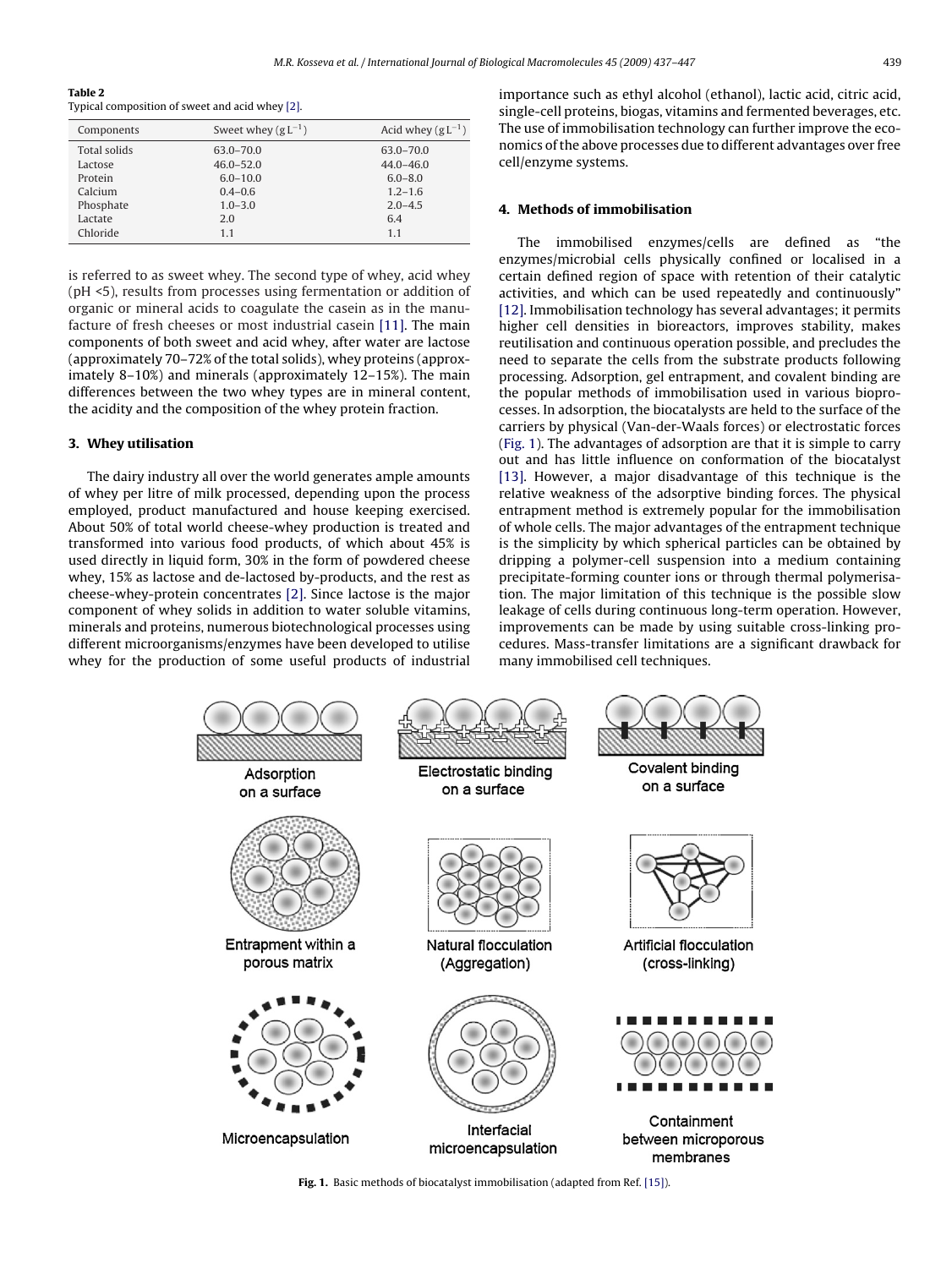| ۰ |
|---|

|               | š |  |
|---------------|---|--|
|               | ì |  |
|               |   |  |
|               |   |  |
|               |   |  |
| $\frac{1}{2}$ |   |  |

| strategien der der mannen                |                                                                                                                    |                                                                                                 |                                                                                   |                                                   |                                          |
|------------------------------------------|--------------------------------------------------------------------------------------------------------------------|-------------------------------------------------------------------------------------------------|-----------------------------------------------------------------------------------|---------------------------------------------------|------------------------------------------|
| Source of enzyme                         | Method of immobilisation                                                                                           | Supports used                                                                                   | Equipment/bioreactor                                                              | Productivity/conversion (%)                       | References                               |
| Saccharomyces fragiies                   | Covalent coupling                                                                                                  | Corn grits                                                                                      | Packed-bed reactor                                                                | Hydrolysis rates (50% within 3 h)                 | $[22]$                                   |
| Aspergillus oryzae                       | Cross-linking with glutaraldehyde                                                                                  | Commercial chitosan beads (Chitopearl Plug reactor<br>BCW-3007) from Fujibo                     |                                                                                   | $\sim$ 15% production of GOS                      | [80]                                     |
| Kluyveromyces fragilis                   | Covalent coupling using<br>glutaraldehyde                                                                          | Silanized controlled porous glass (CPG)                                                         | Recycling packed-bed reactor lab scale                                            | 86-90% saccharification of whey<br>permeate       | $\begin{bmatrix} 21 \end{bmatrix}$       |
| Kluyveromyces fragilis                   | Silanised with a 10% g-APTES solution<br>in water                                                                  | Commercial silica-alumina (KA-3, from<br>Südchemie)                                             | Erlenmeyer flasks                                                                 | $\Xi$                                             | $\left[ 81\right]$                       |
| Kluyveromyces lactis                     | Entrapment                                                                                                         | Calcium alginate beads                                                                          | Laboratory scale bioreactor with<br>Tubular plug-flow bioreactor<br>recirculation | 99.5% of hydrolysis (30h)<br>50% (24h)            | [82]                                     |
| Aspergillus oryzae<br>Aspergillus oryzae | Enzyme coupling to cotton fibres<br>activated with p-toluenesulfonyl<br>chloride (tosyl chloride)<br>Cross-linking | Poly(vinyl alcohol) chitosan<br>Cotton cloth                                                    | Fixed-bed reactor<br>Plug-flow reactor                                            | ~95% hydrolysis of lactose<br>>70% GOS production | $\begin{bmatrix} 83 \\ 23 \end{bmatrix}$ |
| Kluyveromyces fragilis                   | Covalent coupling activated by<br>epichlorohydrin                                                                  | Cellulose beads                                                                                 | Fluidised-bed reactor                                                             | >90% conversion in 5h                             | [84]                                     |
| <b>B-Galactosidase</b>                   | Core-shell microcapsulation                                                                                        | cross-linked with Ca <sup>2+</sup> and Ba <sup>2+</sup> ions<br>Alginate-chitosan alginate core | g                                                                                 |                                                   | $[85]$                                   |
| Kluyveromyces lactis                     | glutaraldehyde as activating agent<br>Covalent coupling using                                                      | magnetic (mPOS-PVA) composite<br>Polysiloxane-polyvinyl alcohol                                 | Eppendorfs $(V=1 \text{ ml})$                                                     | $\overline{1}$                                    | [86]                                     |
| <b>B-Galactosidase</b>                   | Membrane retention                                                                                                 |                                                                                                 | <b>CSTMR</b>                                                                      | 90% with 1 h residence time                       | [89]                                     |
| Aspergillus oryzae                       | Entrapment                                                                                                         | Polyvinylalcohol hydrogel capsules<br>LentiKat <sup>®</sup>                                     | Batch runs and 530 h of continuous<br>hydrolysis                                  | $\overline{1}$                                    | [25]                                     |
|                                          |                                                                                                                    |                                                                                                 |                                                                                   |                                                   |                                          |

The immobilisation of enzymes/cells on solid supports by covalent coupling and metal coordination usually leads to very stable preparations with extended active life when compared with other methods of immobilisation. Generally, it involves two steps, first, activation of the support and second coupling of enzyme to the activated support. The wide variety of binding reactions and of supports with functional groups capable of covalent coupling, or susceptible to being activated to give such groups, makes it a generally applicable method of immobilisation. The coupling of protein molecules to solid supports involves mild reactions between amino acid residues of the protein and several groups of functionalised carriers. The support materials most commonly used do not possess reactive groups but rather hydroxyl, amino, amide, and carboxy groups, which have to be activated for immobilisation of proteins. There are many reaction procedures for coupling enzymes/cells and a support via a covalent bond [\[14\]. S](#page-9-0)ome classes of coupling reaction used for the immobilisation of proteins are:

- Diazotisation.
- Amide (peptide) bond formation.
- Alkylation and arylation.
- Schiff's base formation.
- Ugi reaction.

## 4.1. Immobilisation of  $\beta$ -galactosidase for lactose hydrolysis in whey

Soluble β-D-Galactosidase (β-D-galactoside galactohydrolase, E.C. 3.2.1.23) most commonly known as lactase is normally used for lactose hydrolysis to obtain glucose and galactose [\[16\]. T](#page-9-0)he hydrolysis of the lactose present in whey converts it into very useful sweet syrup, which can be used in the dairy, confectionary, baking and soft drink industries. Hydrolysed lactose solutions possess greater sweetening power than lactose and have applications in the confectionery and ice cream industries, replacing saccharose or starch syrup. Sweetness can be further increased through bioconversion of glucose present in the lactose-hydrolysed whey to fructose with immobilised glucose isomerase [\[17\].](#page-9-0)

β-D-Galactosidase is one of the most studied enzymes in term of its immobilisation. Currently, GRAS status is valid for Aspergillus niger, Aspergillus oryzae, Kluyveromyces lactis, Kluyveromyces fragilis, which are the main producers of  $\beta$ -galactosidase used in the food industry. Fungal  $\beta$ -D-galactosidases are more suited for acidic whey hydrolysis, compared to yeast enzymes, since they are more thermostable, but they are more sensitive to product inhibition, mainly by galactose [\[18\].](#page-9-0)  $\beta$ -D-Galactosidases have been immobilised by several methods onto a variety of matrices, including entrapment, cross-linking, adsorption, covalent binding or a combination of these methods (Table 3). Since each method has its own advantages and drawbacks, the selection of a suitable immobilisation method depends on the enzyme (different properties of various  $\beta$ d-galactosidases, such as molecular weight, protein chain length, and position of the active site), matrix, reaction conditions, reactor, etc. [\[19\].](#page-9-0)

Covalent binding of an enzyme to a support is the most interesting method of immobilisation from an industrial point of view. Compared to other techniques this method has the following advantages: enzymes do not leak or detach from the carrier, the biocatalyst can easily interact with the substrate, since it is on the surface of the carrier. On the other hand, the major disadvantages are high costs and low activity yield owing to exposure of the biocatalyst to toxic reagents or severe reaction conditions [\[19\]. S](#page-9-0)everal matrices have been used for  $\beta$ -D-galactosidase immobilisation. Oxide materials such as alumina, silica, and silicated alumina were used for covalent binding of  $\beta$ -galactosidase from Kluyveromyces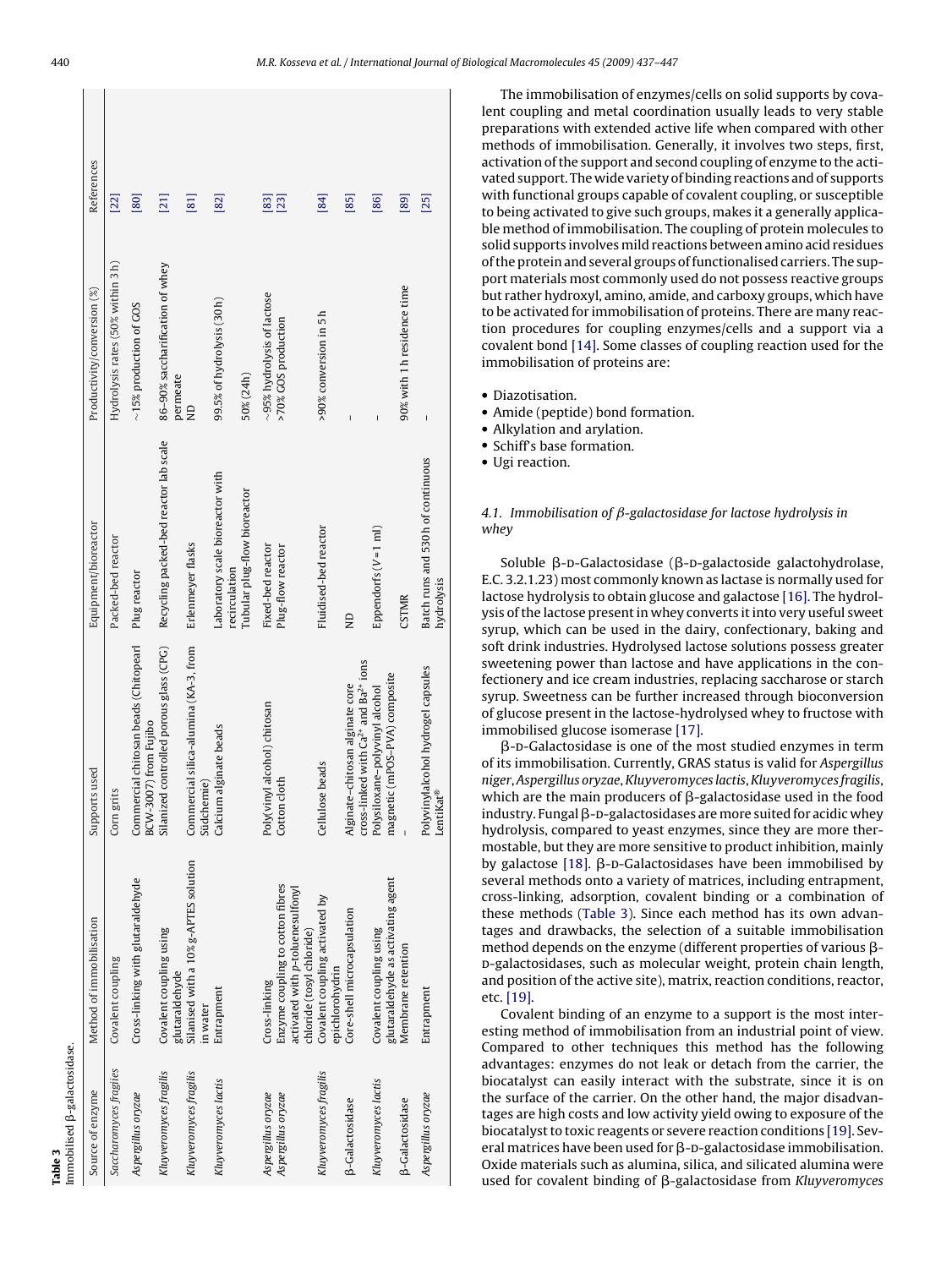marxianus and applied in lactose hydrolysis processes. In spite of the fact that immobilisates showed good stability, the immobilisa-tion yields were less than 5% [\[20\].](#page-9-0) β-Galactosidase from *K. fragilis* was covalently linked to silanised porous glass beads via amino groups, using glutaraldehyde. The coupling efficiency was very high, since more than 90% of the enzyme was active and 87.5% of the protein was bound to the support[\[21\]. T](#page-9-0)his example of high lactose conversion (90%) of whey permeate was achieved in a recycle packed-bed reactor (PBR). Whey permeate (lactose 5%) was recycled through the column for 48 h at a flow rate of 0.3 ml/min and a residence time of 20.6 min. Siso et al. [\[22\]](#page-9-0) used a recycle batch PBR with recirculation of substrate (milk lactose) at a flow rate of  $0.8$  ml/min. Yeast  $\beta$ -D-galactosidase was covalently linked by glutaraldehyde to chemically modified corn grits. The immobilisation material showed great characteristics: inexpensive, highly stable, good mechanical properties. This system was used up to 5 times without any significant drop of activity. Hydrolysis rate of 50% was obtained within 3 h.

Among different fibrous matrices tested (non-woven polyester fabric, cotton wool, terry cloth, rayon non-woven cloth, etc.),  $\beta$ d-galactosidase (from A. oryzae) covalently bound to cotton cloth activated with tosyl chloride showed the highest immobilised enzyme activity with coupling efficiency of 85% and enzyme activity yield of 55%. Thermal stability of the enzyme was increased by 25-fold upon immobilisation and the immobilised enzyme had a half-life of 50 days at 50 °C and more than 1 year at 40 °C [\[23\]. G](#page-9-0)lutaraldehyde, which interacts with the amino groups through a base reaction, has been the most extensively used cross-linking agent in view of its 'generally regarded as safe' GRAS status, low cost, high efficiency, and stability [\[24\]](#page-9-0) .

In the case of  $\beta$ -D-galactosidase immobilisation, cross-linking is often used in combination with other immobilisation methods, mainly with adsorption and entrapment.  $\beta$ -D-Galactosidase isolated from A. oryzae was entrapped in lens-shaped polyvinylalcohol capsules (with activity 25 U  $g^{-1}$ ) giving 32% of its original activity [\[25\]. N](#page-9-0)o decrease of activity was observed after 35 repeated batch runs and during 530 h of continuous hydrolysis of lactose (10%, w/v) at 45 ◦C. The immobilised enzyme was stable for 14 months without any change of activity during storage at  $4^\circ$ C and pH 4.5. For example, in β-D-galactosidase immobilisation in fibres composed of alginate and gelatin, glutaraldehyde cross-links the enzyme and gelatin forming an insoluble structure and also stabilises the alginate gel, helping in the prevention of leakage of the enzyme [\[26\].](#page-9-0) The beneficial effect of glutaraldehyde as a cross-linker was also shown in immobilisation of  $\beta$ -D-galactosidase from A. oryzae by entrapment in cobalt alginate beads.

Mineral support can be added to the biopolymer materials, which, apart from improving their mechanical and barrier properties, have proved to be very efficient in enzyme binding. Silica has been widely used as an inert and stable matrix for enzyme immobilisation owing to its high specific surface area and controllable pore diameter, which can be tailored to the dimension of a specific enzyme. Initial studies focused on the immobilisation of enzymes within biosilica nanoparticles that were formed by reaction of a silicate precursor with a silica-precipitating peptide (R5) [\[27\]. T](#page-9-0)he R5 peptide is a synthetic derivative of a naturally occurring silaffin protein that is found in the silica skeleton of the marine diatom Cylindrotheca fusiformis [\[28,29\]. T](#page-9-0)he reaction rapidly forms a network of fused silica nanospheres with a diameter of ∼500 nm that entraps the scaffold peptide and any other material that is contained within the reaction mixture.  $\beta$ -D-Galactosidase, for example, was encapsulated directly onto a silicon wafer by entrapment in silica particles [\[30\]. T](#page-9-0)he silica was formed by R5 peptide, directly at the amino-activated surface of a silicon wafer. Amino groups are known to be critical in biological silicification reactions and, as such, interact with the silica particles as they form and cova-

Comparison of immobilised systems proposed for ethanol production. Comparison of immobilised systems proposed for ethanol production **Table 4**

<span id="page-4-0"></span>

| Microorganism                        | Method                                                    | Matrix                                                  | Bioreactor                          | Conversion (%)                                    | References         |
|--------------------------------------|-----------------------------------------------------------|---------------------------------------------------------|-------------------------------------|---------------------------------------------------|--------------------|
| Kluyveromyces marxianus              | Entrapment                                                | Alginate beads                                          | Packed-bed bioreactor               | 84-88%                                            | $\overline{37}$    |
| Kluyveromyces fragilis               | Adsorption                                                | Shell side of an industrial size<br>hollow fibre module | Hollow fibre reactor                | $30-60 g L^{-1} h^{-1}$                           | $\left[ 39\right]$ |
| Kefir yeast                          | Adsorption                                                | Delignified cellulosic material                         | Static fermentation                 | $\sim$ 90%; 5.9% (v/v) ethanol                    | $\overline{5}$     |
| Kluyveromyces marxianus              | Adsorption                                                | Delignified cellulosic material                         | 0.500 L shaking flask (150 rpm)     | $9.3 g L^{-1}$                                    | $\overline{11}$    |
| Saccharomyces cerevisiae             | Entrapment                                                | Ca alginate beads                                       | Packed-bed reactor                  |                                                   | $[42]$             |
| Recombinant Saccharomyces cerevisiae | Aggregation (natural flocculation)                        | Yeast flocs-flocculent strain                           | 0.600 L bubble column               | 7% ( $v/v$ ) ethanol; 53% theoretical; $\sim$ 90% | $[43]$             |
| Saccharomyces cerevisiae             | Co-immobilised yeast cells with<br>enzyme ß-galactosidase | Ca alginate beads cross-linked with                     | 5L PBR with circulation             | $15.6%$ (m/v)                                     | $\overline{4}$     |
| Kluyveromyces marxianus              | Adsorption                                                | Olive pits                                              | Continuous packed column bioreactor | $~105\%$                                          | $\frac{1}{45}$     |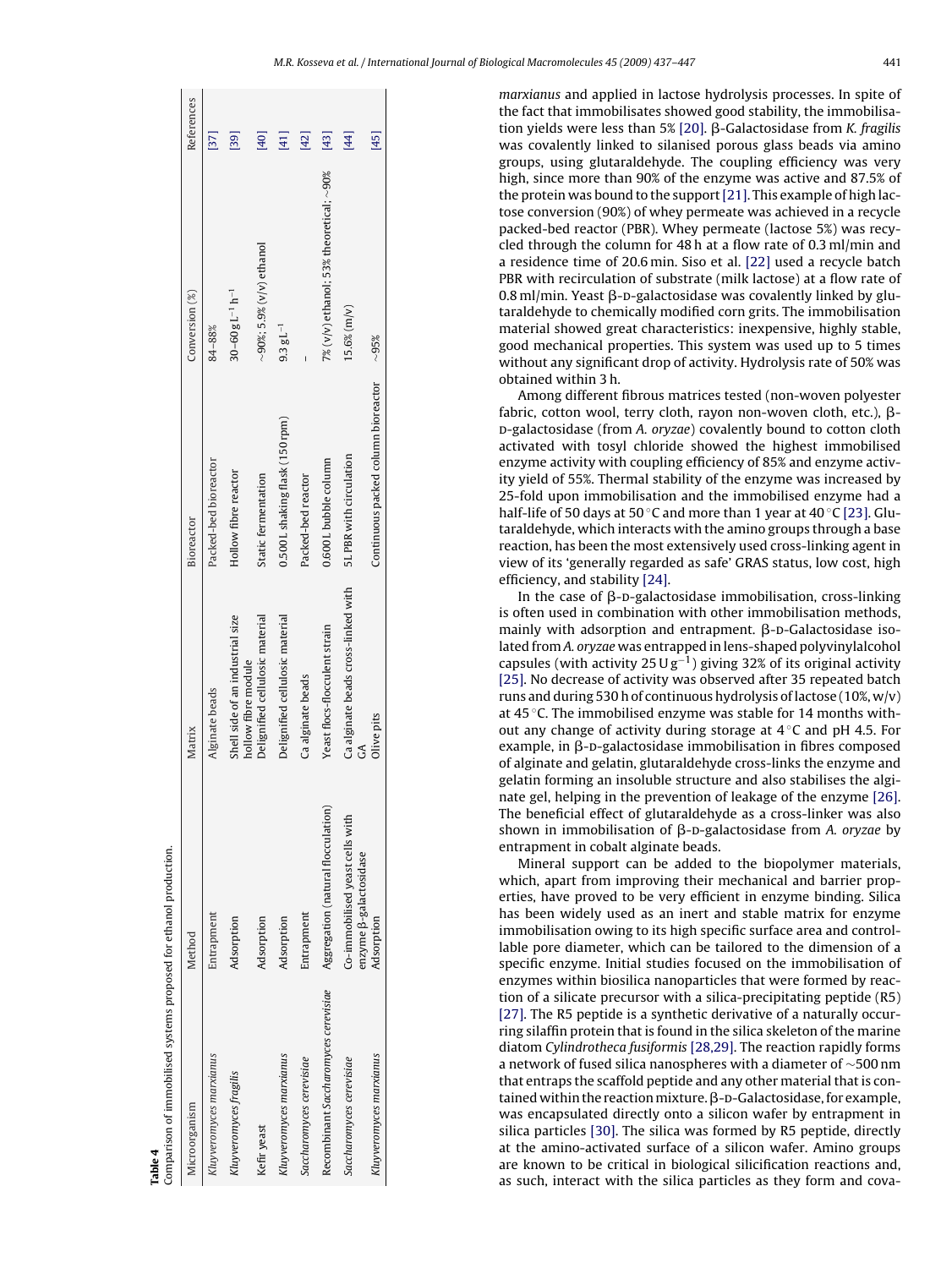lently associate the resulting silica-immobilised enzymes directly at the silicon surface [\[31\]. T](#page-9-0)his silica encapsulation method provided a significant increase in enzyme loading capacity relative to immobilisation by alternative methods [\[30\]. T](#page-9-0)he morphology of the inorganic matrix can also be varied to create more functionalised and three-dimensional structures [\[32\].](#page-9-0) Controlling specific morphology provides the opportunity to modify the surface area for catalysis and potentially control the mass-transfer properties of the matrix for specific substrates and products.

#### 4.2. Immobilised cell systems used in ethanol production

Ethyl alcohol is one of the most exotic synthetic oxygencontaining organic chemicals because of its unique combination of properties as solvent, germicide, beverage, antifreeze, fuel, depressant, and especially because of its versatility as a chemical intermediate for other organic chemicals. Among the several microorganisms (e.g. K. lactis or K. marxianus, Candida pseudotropicalis) evaluated for direct production of ethanol, Kluyveromyces fragilis is the yeast of choice for most commercial plants. In batch fermentation K. fragilis utilises more than 95% of the lactose of unconcentrated whey with a conversion efficiency of 80–85% of the theoretical value [\[33\].](#page-9-0) Lactose fermenting yeast strains are more sensitive to high ethanol concentrations. Fewer than 10 commercial dairies worldwide ferment lactose in whey permeate directly into ethanol [\[33,34\]. D](#page-9-0)ifferent strains of K. marxianus have been used for alcoholic fermentation from deproteinised whey [\[35,36\].](#page-9-0)

Cell immobilisation technology, applied to ethanol fermentation, has been shown to offer many advantages for biomass and metabolite productions such as: high cell density and very high volumetric productivity, reuse of biocatalysts, high process stability (physical and biological) over long fermentation periods, retention of plasmid-bearing cells, improved resistance to contamination, uncoupling of biomass and metabolite productions, stimulation of production and secretion of secondary metabolites and physical and chemical protection of the cells [\[37,38\]. I](#page-9-0)mmobilisation of microbial cells for fermentation has been developed to eliminate inhibition caused by high concentration of substrate and product, also to enhance productivity and yield of ethanol production. A hollow fibre bioreactor has been used for ethanol production from lactose solution by K. fragilis [\[39\]. T](#page-9-0)he yeast cells were immobilised in the shell side and the synthetic feed media containing  $50 \text{ g L}^{-1}$ lactose were pumped through the tube side. Ethanol productivities between 30 and  $60 g L^{-1} h^{-1}$  were obtained with dilution rates of 1–4 h<sup>-1</sup>. The ethanol productivity decreased when cheese whey permeate containing 45 g  $L^{-1}$  lactose was used instead of synthetic media ([Table 4\).](#page-4-0)

Kefir granular biomass used in the fermentation of sweet whey proved to be more effective as compared to single-cell biomass of kefir yeast, and ethanol productivity levels reached 2.57 g L<sup>-1</sup> h<sup>-1</sup>, whereas the yield was  $0.45$  g g<sup>-1</sup> [\[40\].](#page-9-0) However, it is preferable to ferment mixtures of whey-molasses by adding molasses in whey after the completion of whey fermentation. The delignified cellulosic-supported biocatalyst, prepared by immobilisation of kefir yeast on delignified cellulosic material, was suitable for continuous, modified whey (whey containing 1% raisin extract and molasses) fermentation [\[41\]. E](#page-9-0)thanol productivities ranged from 3.6 to 8.3 g L<sup>-1</sup> day<sup>-1</sup> and there is the possibility of using such a process for the production of potable alcohol or a novel, low-alcohol content drink.

The morphology and physiology of Saccharomyces cerevisiae SL 100 cells entrapped in Ca alginate gel beads for a long-term period (up to 5 years) were studied [\[42\].](#page-9-0) During long-term continuous anaerobic process (1100 h cultivation) performed in a packed-bed reactor on complete medium at 30 ◦C, immobilised cells retained high metabolic activity. Furthermore, beads may be stored in 4 ◦C water as non-growing and starving immobilised culture for a long time (>1 year) before application or between cultivations without loosing glycolytic activity and viability.

Alcoholic fermentation of cheese whey permeate using a recombinant flocculating S. cerevisiae, expressing the LAC4 (coding for --d-galactosidase) and LAC12 (coding for lactose permease) genes of K. marxianus using a continuously operating bioreactor resulted in ethanol productivity near  $10 g L^{-1} h^{-1}$  (corresponding to 0.45 h<sup>-1</sup> dilution rate), which raises new perspectives for the economic feasibility of whey alcoholic fermentation [\[43\].](#page-9-0)

Another practical and economic approach for ethanol production from whey is co-immobilisation of enzyme and yeast. A study [\[44\]](#page-9-0) was carried out to improve the effectiveness of a semicontinuous ethanol fermentation of lactose mash combined with a pervaporation module. The fermentation was conducted with a biocatalyst immobilised in calcium alginate and consisted of the yeast *S. cerevisiae* co-immobilised with  $\beta$ -galactosidase crosslinked with glutaraldehyde. A 5 L fermenter, with a water jacket operated in circulation with mash feeding through the biocatalyst layer packed in a perforated cylinder, was used in this study. The productivity of ethanol calculated for 24 h of process was in the range of 1.58–2.38 g L<sup>-1</sup> h<sup>-1</sup>, and mean ethanol concentration in the received permeate of  $44\%$  (w/w) was obtained in such a system.

Cheese whey powder (CWP) solution containing  $50 \text{ g L}^{-1}$  total sugar was fermented to ethanol in a continuously operated packed column bioreactor (PCBR) using olive pits as support particles for cell attachment [\[45\]. P](#page-9-0)ure culture of K. marxianus was used in the PCBR for ethanol formation from lactose content of CWP solution. Sugar utilisation and ethanol formation were investigated as a function of the hydraulic residence time (HRT) between 17.6 and 64.4 h. The ethanol yield coefficient also increased with increasing HRT and reached the highest level of 0.54 g E  $g^{-1}$  S at an HRT of 50 h.

#### 4.3. Immobilised cell systems in lactic acid production

Lactic acid has widespread applications in food, pharmaceutical, textile and leather industries, and the use of whey as a cheap substrate for lactic acid bioproduction has proved to be more attractive economically than its organic synthesis. Lactic acid bacteria (LAB) are the main organisms involved in the bioconversion of lactose to lactic acid. These bacteria are recognised as GRAS bacteria. The genera that comprise LAB are at its core Lactobacillus (L.), Lactococcus (Lc.), Leuconostoc (Ln.), Pediococcus (P.), and Streptococcus (S.) as well as the more peripheral Aerococcus, Carnobacterium, Enterococcus, Oenococcus, Teragenococcus, Vagococcus, and Weisella. Lactobacillus is by far the largest genus included in LAB, and more than 125 species and subspecies names are currently recognised [\[46–48\].](#page-9-0) The key property in defining LAB is that these bacteria produce lactic acid as the major or sole fermentation product. Some of the useful applications of LAB are found in biopreservation and aroma development of food. Because of their ability to produce organic acids (mainly lactic and acetic acids) from lactose and other inhibitory products such as bacteriocins, LAB are used to inhibit unwanted bacteria in food processing increasing the shelf-life of products. Some strains, including Leuconostoc sp. and Lactococcus lactis ssp. lactis participate in the formation of the aroma of fermented milk products by metabolising citrate to produce  $C_4$ compounds (diacetyl, acetoin, acetaldehyde and 2-3-butanediol) [\[49\]. E](#page-9-0)xopolysaccharide (EPS)-producing lactic cultures have been used to modify the textural and functional properties of fermented dairy products,mainly cheese [\[50\]. E](#page-9-0)PS provides functions that benefit reduced-fat cheeses. They bind water and increase the moisture in the nonfat portion, interfere with protein–protein interactions and reduce the rigidity of the protein network, and increase viscosity of the serum phase. Understanding of the structure–function relationship of EPS would allow chemical, enzymatic, or genetic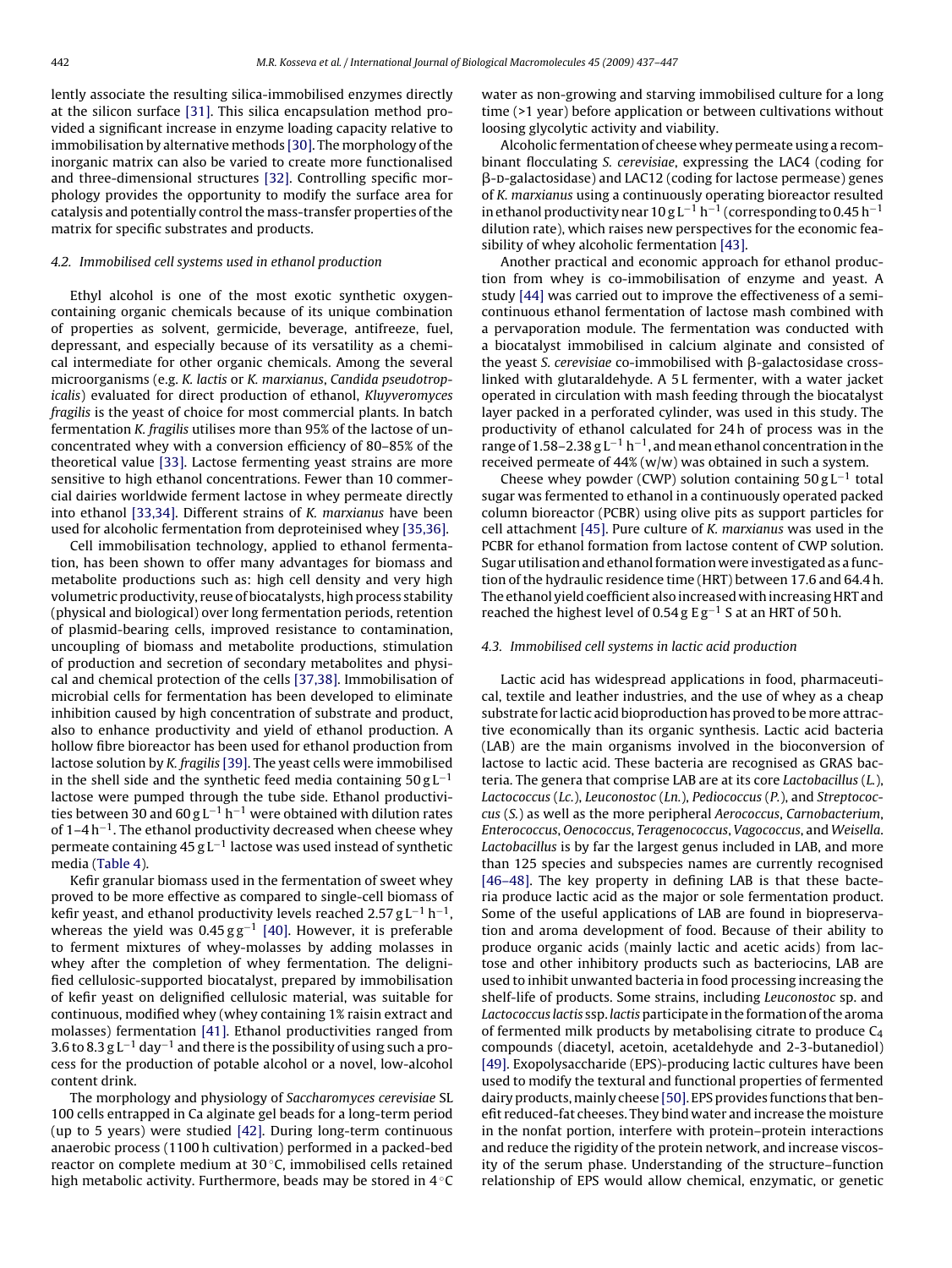#### <span id="page-6-0"></span>**Table 5**

Comparison of immobilised systems proposed for lactic acid production.

| Microorganism                                                     | Method     | Matrix                                           |                                       | Bioreactor                                            | Productivity/conversion (%)                                     | References |
|-------------------------------------------------------------------|------------|--------------------------------------------------|---------------------------------------|-------------------------------------------------------|-----------------------------------------------------------------|------------|
| Lactobacillus casei                                               | Entrapment | Agar                                             | Polyacrylamide                        | Stationary conditions batch                           | $~100\%$                                                        | $[70]$     |
| Lactobacillus delbrueckii subsp. bulgaricus                       | Adsorption |                                                  | Hollow fibre ultrafiltration module   | Membrane Bioreactor with cell<br>recycle              | 35 and $80 g L^{-1} h^{-1}$                                     | $[53]$     |
| Streptococcus thermophilus, Lactobacillus bulgaricus<br>S. lactis | Entrapment |                                                  | κ-Carrageenan/locust bean gum beads   | 0.5 L STR                                             | $1.5 - 2%$<br>$~1\%$                                            | $[54]$     |
| L. helveticus                                                     | Entrapment |                                                  | κ-Carrageenan-locust bean gum beads   | 1 L stirred tank reactor (STR)                        | 75-85% at pH 4.7-6.3<br>$28.5 g L^{-1} h^{-1}$<br>90% at pH 4.3 | $[55]$     |
| L. casei and L. lactis cells                                      | Entrapment | Ca alginate beads                                |                                       | 6L stirred tank reactor<br>fed-batch                  | 85.5%                                                           | $[71]$     |
| Lactobacillus casei subsp. casei                                  | Adsorption |                                                  | Porous sintered glass beads           | Continuous stirred tank and<br>fluidized bed reactors | 100%<br>93%                                                     | [61]       |
| Lactobacillus casei                                               | Adsorption | PUF cubes                                        |                                       | 0.5 L STR with circulation                            | 99%                                                             | [60]       |
| Lactobacillus casei subsp. rhamnosus                              | Adsorption | PEI-coated<br>foam glass<br>Pora-bact A<br>beads |                                       | Packed-bed column $(V=1.8L)$                          | $~100\%$                                                        | $[56]$     |
| Lactobacillus casei                                               | Adsorption |                                                  | Poraver® beadsPostbauer-Heng, Germany | Recycle packed-bed column<br>$(V_{\rm m} = 0.7 L)$    | 90-95%<br>$93 g L^{-1}$                                         | $[57]$     |
| L. helveticus                                                     | Adsorption |                                                  | Activated alumina sphinx adsorbents   | 1 L packed-bed reactor + STR<br>(PBR/CSTR)            | 96%                                                             | [66]       |
| Lactobacillus brevis                                              | Adsorption |                                                  | Delignified cellulosics support       | Batch stationary condition                            | 100%                                                            | $[62]$     |
| Lactobacillus casei                                               | Adsorption |                                                  | Fruit (apple and quince) pieces       | Ferm. under stationary<br>conditions                  | $~10\%$                                                         | $[63]$     |
| Bifidobacterium longum<br>L. helveticus                           | Entrapment | Sodium alginate beads                            |                                       | Spiral-sheet bioreactor                               | 69%<br>79%                                                      | $[73]$     |
| Lactobacillus casei                                               | Entrapment | Ca alginate-chitosan beads                       |                                       | 0.1 L shaking flasks                                  | 90%                                                             | $[74]$     |
| L. helveticus                                                     | Entrapment |                                                  | κ-Carrageenan/locust bean gum         | Two-stage batch and<br>continuous                     | $19-22 g L^{-1} h^{-1}$                                         | $[72]$     |
| Lactobacillus casei                                               | Entrapment | Pectate beads                                    |                                       | 0.1 L shaking flasks                                  | 94.4%                                                           | $[75]$     |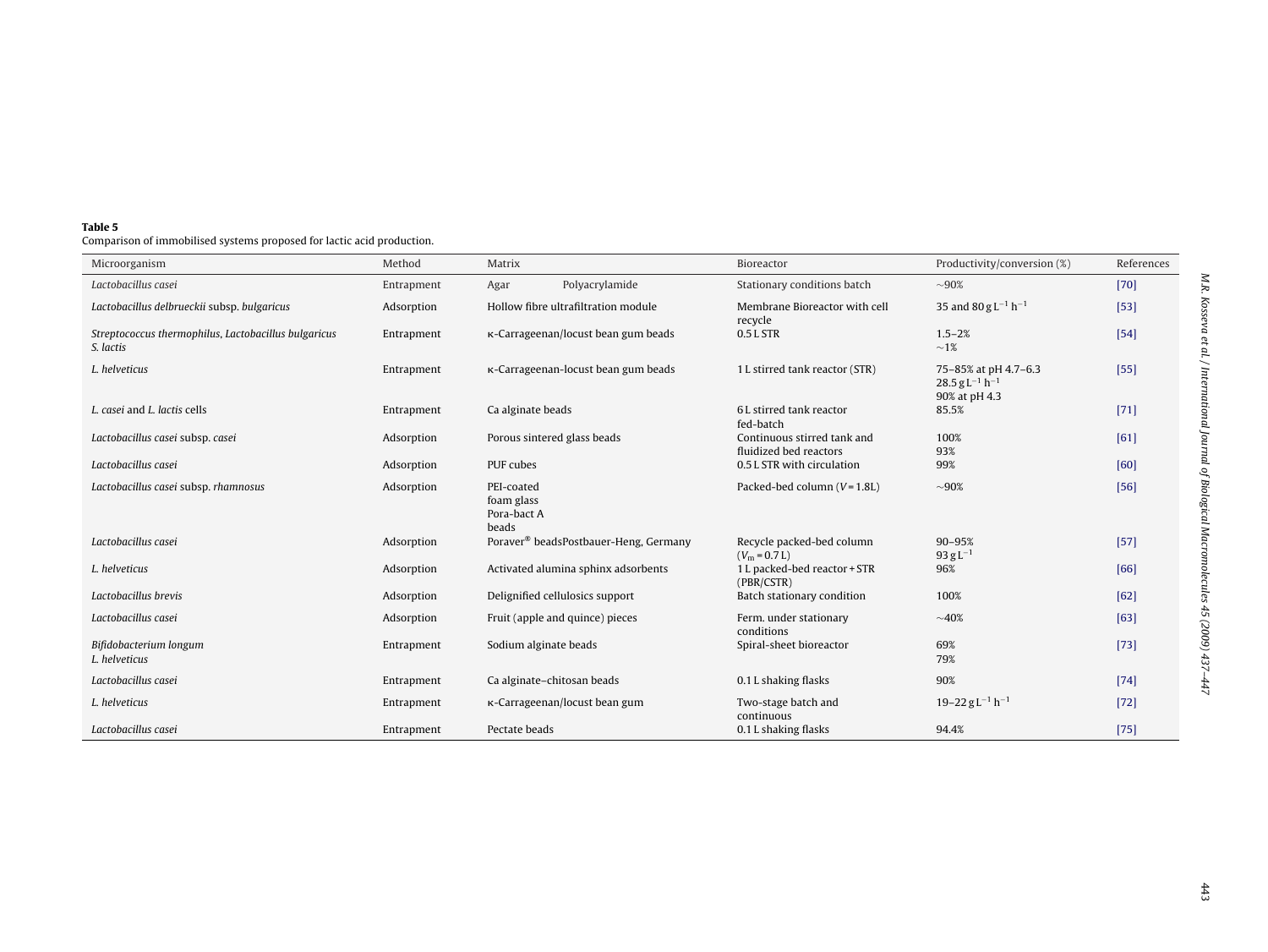modification of the polysaccharide to obtain tailored characteristics in fermented dairy products [\[51\].](#page-9-0)

LAB have been immobilised by several methods on different supports ([Table 5\)](#page-6-0) and the immobilised systems have been investigated for lactic acid production from whey [\[52–57\]. G](#page-9-0)enerally, covalent binding is not the preferred method for immobilisation of lactic acid bacteria due to the use of chemicals, which may be harmful to the cells. In the search for economical immobilisation supports, wood chips, brick particles and porous glass and egg shell have been tested for immobilisation of Lactobacillus casei. Out of these, wood chips showed the highest adsorption [\[58,59\].](#page-9-0) This immobilised preparation displayed a high rate of production of lactic acid  $16 g L^{-1}$  from whey in a batch system, and a lactic acid production rate of 14.8  $gL^{-1}$  with a dilution rate 0.2 h<sup>-1</sup> was observed in a continuous packed-bed reactor after 5 days.

A porous polyurethane foam (PUF) was chosen as a support for immobilisation of L. casei cells via adsorption [\[60\]. T](#page-9-0)he rate of reaction obtained with immobilised cells was higher than that obtained with free cells. The microbial biocatalyst was stable and used repeatedly in a batch stirred bioreactor with circulation for amonth. A mathematical model, which took into account product inhibition, internal diffusion in the biocatalyst particles, external mass transfer and biomass growth rate was developed. A satisfactory agreement between the model predictions and the experimental data was achieved. Kinetic constants were also estimated from the model parameters. It was found that the bacterial growth was not substrate-inhibited, particularly at higher substrate concentrations (>33 g L<sup>-1</sup>). There was good agreement between this data, reported for the specific growth rate of immobilised biomass ( $\mu_{\rm max}$ =0.33 h<sup>-1</sup>), and those of Krischke et al. ( $\mu_{\rm max}$ =0.3 h<sup>-1</sup>) obtained for L. casei cells immobilised on sintered glass beads [\[61\].](#page-9-0)

Lactobacillus brevis cells immobilised by adsorption on delignified cellulosic (DC) material resulted in 70% yield, whereas the remaining lactose in whey was converted to alcohol by-product, leading to 90% lactose exploitation [\[62\]. T](#page-9-0)he system showed high operational stability without any loss in cell activity with 10 repeated batch fermentations. L. casei cells immobilised by adsorption on fruit (apple and quince) pieces have been used for 15 successive fermentation batches of whey and milk [\[63\].](#page-9-0) These immobilised biocatalysts proved to be very effective and suitable for food grade lactic acid production.

Fluidised-bed reactors with L. casei subsp. casei immobilised by adsorption on sintered glass beads showed higher productivities of lactic acid than conventional stirred tank reactors in a continuous lactic acid production [\[61\].](#page-9-0) A fibrous-bed bioreactor has also been tested for continuous lactic acid production from un-supplemented acid whey using adsorption-biofilm immobilised cells of L. helveticus [\[64\]. R](#page-10-0)eactor performance was stable for continuous, long-term operation for both sterile and non-sterile whey feeds over a 6-month period. The chemostat system in salt whey permeate fermentation with Lactobacillus cells immobilised in agarose beads displayed a steady lactic acid concentration of 33.4 g L−<sup>1</sup> [\[65\].](#page-10-0) In a packed-bed bioreactor, a high lactic acid production rate of  $3.90 g L^{-1} h^{-1}$  was obtained with an initial lactose concentration of  $100 gL^{-1}$  and a hydraulic retention time of 18 h [\[66\].](#page-10-0)

In lactic acid production, entrapment is the most common technique used by researchers. The performance of an immobilised cell biocatalyst, in which viable cells are entrapped in a gel matrix, depends on the coupled phenomena of cellular reaction kinetics, external and internal mass transfer of solutes, and cell release from the surface of the bead. LAB are sensitive to their micro-environment, they undergo substrate and product inhibitions. Usually substrate and product concentrations as well as pH profiles play a major role in immobilised cell productivity and growth. This competitive diffusion-reaction phenomenon explains the non-uniform cell growth in the colonised gel that results in the formation of high density cell regions near the bead surface [\[67\]. T](#page-10-0)he high entrapped biomass concentration or cell density at steady state corresponds to a high cell density reactor. It was illustrated previously [\[49\]](#page-9-0) that the maximum cell densities reported in batch fermentation are achieved within  $\kappa$ -carrageenan-locust bean gum gel (5.1  $\times$  10<sup>11</sup> CFU/ml) for *L. casei* subsp. *casei*, followed by calcium alginate (3.8  $\times$  10<sup>11</sup> CFU/ml) for *L*. lactis [\[68\]](#page-10-0) and finally,  $3.0 \times 10^{11}$  CFU/ml in pectate gel for *L. delbrueckii* [\[69\].](#page-10-0)

Among the two matrices assessed, agar was better than polyacrylamide in its effectiveness to carry out batch fermentation in whey permeate medium for up to three repeated runs [\[70\]. T](#page-10-0)he supplementation of  $Mg^{2+}$  and agricultural by-products (mustard oil cake) in whey permeate medium further improved the acid production ability of the immobilised cells. Among different matrices  $(calcium alginate, \kappa-carrageenan, agar, and polyacrylamide gels)$ tested for co-immobilisation of L. casei and Lc. lactis cells, alginate proved to be a better matrix for the production of lactic acid from deproteinised whey [\[71\]. T](#page-10-0)he polyacrylamide was polymerised in situ and this could cause significant cell death due to toxicity of the monomer and activator present. The immobilisation process protected the cells from adverse conditions and improved the yields of lactic acid.

A two-stage process was used for continuous fermentation of whey permeate medium with *L. helveticus* immobilised by entrapment in K-carrageenan/locust bean gum, which resulted in high lactic acid productivity (19–22 g L<sup>-1</sup> h<sup>-1</sup>) and low residual sugar [\[72\]. H](#page-10-0)owever, after continuous culture operation with very low or no residual sugar for several days, loss of productivity was observed in the second reactor due to loss of biomass activity and cell death by starvation.

Immobilised Bifidobacterium longum in sodium alginate beads and on a spiral-sheet bioreactor has also been evaluated for the production of lactic acid from cheese whey [\[73\].](#page-10-0) B. longum immobilised in sodium alginate beads showed better performance in lactose utilisation and lactic acid yield than L. helveticus. In producing lactic acid, L. helveticus performed better when using the spiral-sheet bioreactor and B. longum showed better performance with gel bead immobilisation. Response surface methodology was used to investigate the effects of initial sugar, yeast extract and calcium carbonate concentrations on the lactic acid production from whey by immobilised *L. casei* NRRL B-441 [\[74\]. H](#page-10-0)igher lactic acid production and lower cell leakage were observed with L. casei cells immobilised in alginate–chitosan beads compared with Ca alginate beads and these gel beads were used for five consecutive batch fermentations without any marked activity loss and deformation.

Recently, process conditions for the immobilisation of L. casei using Ca pectate gel have been optimised, and the developed cell system was found highly stable during whey fermentation to lactic acid [\[75\].](#page-10-0) A high lactose conversion (94.37%) to lactic acid  $(32.95 \text{ g L}^{-1})$  was achieved with the developed immobilised system. The long-term viability of the pectate entrapped bacterial cells was tested by re-using the immobilised bacterial biomass, and the entrapped bacterial cells showed no decrease in lactose conversion to lactic acid up to 16 batches, which proved its high stability and potential for commercial application.

Harel [\[76\]](#page-10-0) investigated the rheological properties/mechanical behaviour of the citrus pectate and algal alginate gel membranes, and reported that citrus pectate gels behave as a viscoelastic material whereas alginate gels show an elastic behaviour, which results in different fracture properties of these materials. Citrus pectate gel (2%, w/v) membranes, used in this study, were less resistant to stress than algal alginate membranes, with stresses at fracture of 4.83 × 10<sup>5</sup> N m<sup>-2</sup> as compared to 2.44 × 10<sup>6</sup> N m<sup>-2</sup> for alginate. The degree of esterification and distribution of methyl groups, as well as the pH, the molecular weight and the presence of counter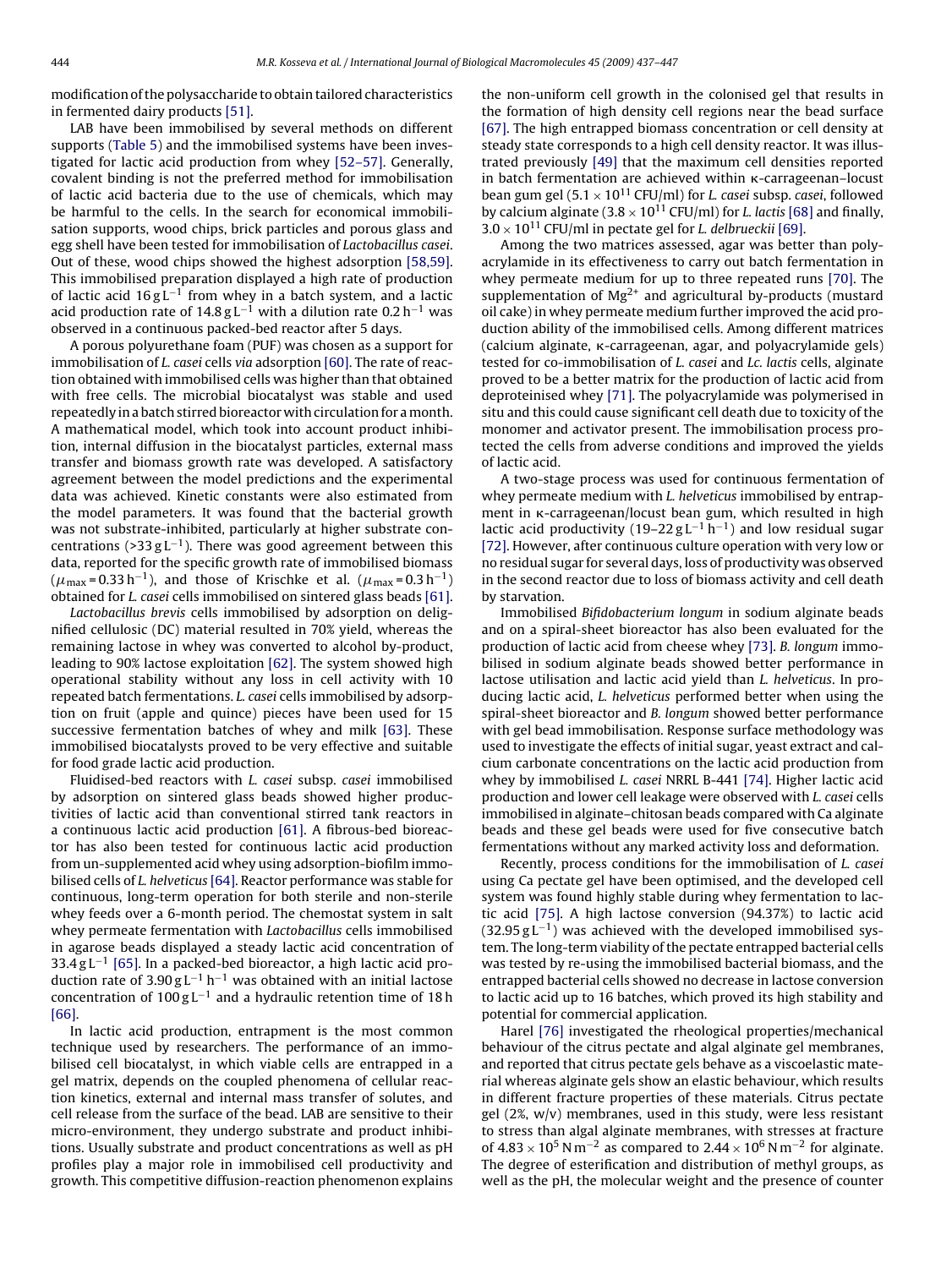#### **Table 6**

Factors influencing choice of bioreactor type for immobilised system.

|   | Type of support matrix and method of immobilisation |
|---|-----------------------------------------------------|
| っ | Enzyme activity/cell viability requirements         |
| 3 | Nature of substrate                                 |
|   | Kinetics of reactions involved                      |
| 5 | Operational requirements of the process             |
| 6 | Ease of catalyst replacement and regeneration       |
| 7 | Hydraulic considerations                            |
| 8 | Ease of design, fabrication, and process scale-up   |
| q | Reactor cost                                        |
|   |                                                     |

ions in the solution, strongly influence solubility, gel forming ability, conditions required for gelation, gelling temperature and gel properties of the pectin preparation [\[77,78\]. A](#page-10-0)pplication of pectate gel as support for LAB entrapment has very good prospects for lactic acid production due to its good stability at low pH values and also biocompatibility and acceptability in the food industry.

#### **5. Bioreactor systems with immobilised biocatalyst**

The choice of suitable reactor systems with immobilised biocatalyst depends on the process requirements and conditions. The following factors, summarised in Table 6, influence the choice of reactor type [\[79\].](#page-10-0)

#### 5.1. Packed-bed reactors (PBRs)

This is the most often employed reactor type for immobilised systems.When the biocatalyst is in the form of spheres, chips, disks, sheets, beads, or pellets, it can be packed readily into a column. In a PBR, there is a steady movement of the substrate across a bed of immobilised biocatalyst in a chosen special direction. If the fluid velocity is perfectly flat over the cross section, the reactor is said to operate as a plug-flow reactor (PFR). An example of PFR was used by Sheu et al. [\[80\]](#page-10-0) for the production of galacto-oligosaccharides (GOS) by β-galactosidase immobilised on glutaraldehyde-treated chitosan beads. Maximum yield of GOS was about 18%, 21%, and 26% of the total saccharides on a dry weight basis for the initial lactose concentrations of 100, 200, and 300 g  $L^{-1}$ .

PBRs have the advantage of simplicity of operation, high masstransfer rates, and high reaction rates (for non-substrate-inhibited kinetics). For immobilised cells oxygen transfer can pose a serious problem in the scale-up of these reactors, unless they are staged or segmented. Another problem in such systems is the periodic fluctuation in the viable cell population due to nutrient depletion along the reactor length. Examples of PBR applied in ethanol and lactic acid production are given in [Tables 4 and 5.](#page-4-0)

PBRs are also the most popular of all bioreactors for enzymatic lactose hydrolysis [\[21,22,82,83\]. G](#page-9-0)enerally, enzyme is immobilised to a fairly rigid matrix with pellet diameters of about 1–3 mm. The PBR permits the use of the biocatalysts at high density, resulting in high volumetric productivities. These reactors are preferred in processes involving product inhibition, which occurs in enzymatic hydrolysis of lactose (especially for fungal  $\beta$ -D-galactosidases). The main disadvantage of PBRs is that temperature or pH is not easily regulated [\[25\].](#page-9-0)

## 5.2. Fluidised-bed reactors (FBRs)

In a FBR, the individual catalyst particles are kept in motion by a continuous flow of the substrate. The pressure drop of the fluid flow effectively supports the weight of the bed. The reactor thus provides for free movement of the catalyst particles throughout the bed. The fluidisation may be carried out either by liquid or by gas (e.g. air when oxygenation is necessary for immobilised cells). FBRs offer the advantage of good solid–fluid mixing and minimal pressure drops.

A FBR with recirculation of the substrate was used to hydrolyse lactose present in milk whey by  $\beta$ -galactosidase immobilised on epichlorohydrin-activated cellulose beads. Milk whey (90 ml) was loaded into a fluidised column of cellulose beads (bed volume 5 ml) with the immobilised enzyme, with an effectiveness factor of 0.5 (ratio between the activity of immobilised enzyme and amount of bound enzyme to the matrix) at a flow rate of 2 ml/min. The effluent was re-circulated through the column. About 94% conversion of the lactose in milk whey could be achieved by about 30 h [\[84\]. T](#page-10-0)he use of fluidised-beds, as opposed to packed-beds, allows the use of feed without pre-treatment before use. The main disadvantage of FBRs is that they are difficult to scale-up and their use is generally restricted to small scale high priced products [\[87\].](#page-10-0)

#### 5.3. Continuous flow stirred tank reactors (CSTR)

In an ideal CSTR, the contents of the reactor are perfectly mixed. Consequently, all elements of the reactor have essentially the same concentration, which is the same as the concentration of the outflow. The reaction rate is determined by the composition of the exit stream from the reactor. Whereas in a PFR, the substrate concentration is maximised with respect to final concentration at every point of the reactor. Thus, in CSTR the average reaction rate is lower. Hence, this reactor configuration may be more suitable for substrate-inhibited reaction kinetics. The open construction of the CSTR permits ready replacement of the immobilised biocatalyst. It also facilitates easy control of temperature and pH. Thus the system may be suitable where substrate costs are not very important and where a stable productivity is essential. Applications of these type bioreactors for the production of lactic acid are given in [Table 5](#page-6-0) [\[60,61\].](#page-9-0)

#### 5.4. Membrane reactors (MRs)

A membrane reactor has a membrane immersed in a stirred tank, e.g. dialysis membrane, which contains the enzyme (usually in free form) in a chamber where the substrate moves in and the product moves out. The main advantages of this process are the continuous operation of the reactor at low pressure and high enzyme concentration. On the other hand, compared to PBRs, enzyme has less stability due to wash out effects. Further disadvantages of MRs are the need of regular replacement of membranes and diffusion limitation through the membrane [\[88\]. A](#page-10-0) hollow fibre membranes has been applied in a continuous stirred tank MR. This reactor was the combination of a membrane (polysulfone hollow fibre of 30,000 molecular weight cut-off) and a reaction vessel to provide a continuous reaction and simultaneous separation of the product from the reaction mixture. The enzyme in the system was recycled and reused. The reactor offers an effective lactose hydrolysis (>90% of conversion) in cheese whey permeates with a residence time of about 1 h, at a flow rate of 5 ml/min and at a substrate/enzyme ratio of 2.5 or less. The productivity of a continuous stirred tank MR (CSTMR) was 6 times higher than a comparable batch process, even after just 10 h of operation [\[89\].](#page-10-0)

Numerous immobilisation systems for lactose hydrolysis have been investigated, but only a few of them have been scaled up with success, and even fewer applied at an industrial or pilot scale. It is mainly because the materials and methods used for enzyme immobilisation are either too expensive or difficult to use on an industrial scale [\[23\]. S](#page-9-0)pecialist Dairy Ingredients, a joint venture between the Milk Marketing Board of England and Wales and Corning Glass Works, have set up an immobilised  $\beta$ -D-galactosidase plant in NorthWales for the production of lactose-hydrolysed whey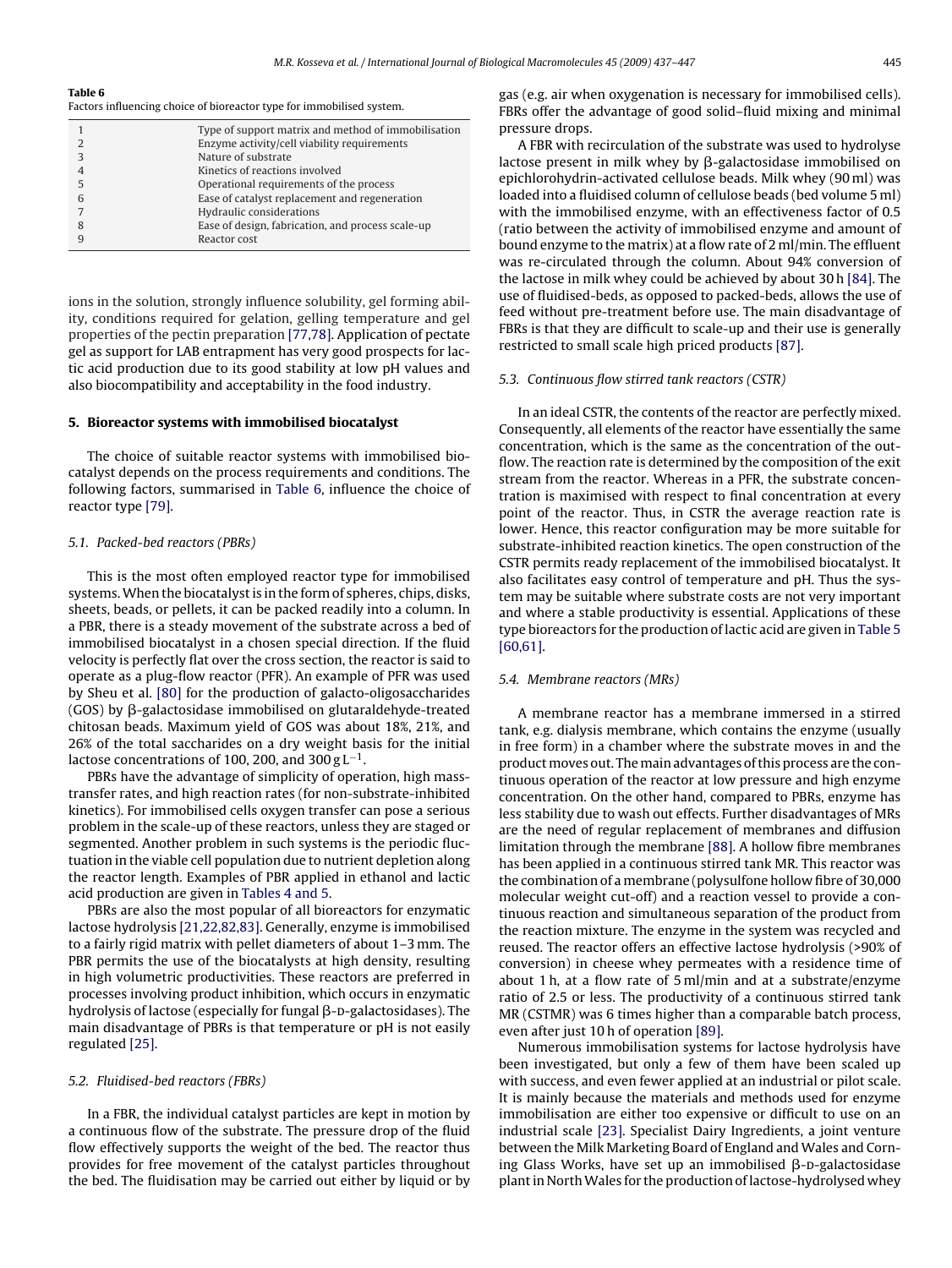<span id="page-9-0"></span>with enzyme covalently bound to silica beads. Since 1977 Valio Laboratory in Finland has used fungal  $\beta$ -D-galactosidase adsorbed to phenol–formaldehyde resin Duolite ES-762 for whey processing. In this process whey and whey permeate are hydrolysed continuously by pumping through the column [\[90\].](#page-10-0)

#### **6. Conclusions and future prospects**

While the first definition of immobilised enzymes was available 30 years ago, the topic of immobilised biocatalysts is still of considerable scientific and technological interest. Immobilised biocatalysts have also found important applications in the processing of milk and whey. The most common methods used for enzyme immobilisation are covalent binding and cross-linking with glutaraldehyde which can also be used as a surface activating agent. As enzyme immobilisation supports, chitin and chitosan-based materials are used in the form of powders, flakes and gels of different geometrical configuration. Chitin/chitosan-based powders and flakes are available as commercial products among others from Sigma–Aldrich and chitosan gel beads (Chitopearls) from Fuji Spinning Co. Ltd. (Japan). As functional materials, chitin and chitosan offer a unique set of characteristics: biocompatibility, biodegradability to harmless products, non-toxicity, physiological inertness, antibacterial properties, heavy metal ion chelation, gel forming properties and hydrophilicity, and remarkable affinity to proteins. Owing to these characteristics, chitin- and chitosanbased materials, are predicted to be widely exploited in the near future especially in environmentally kind applications in systems working in biological environments, among others as enzyme immobilisation supports [\[91\]. R](#page-10-0)ecent developments in stabilising enzymes within bio-inspired inorganic matrices have substantially extended the range of operational stabilities of immobilised enzymes. The resulting nano-sized materials offer several intrinsic advantages, such as larger surface areas that allow higher loading capacities [30].

Among the supports and methods for cell immobilisation, the most widely used is entrapment using natural polymers like alginate, agarose, carrageenan, chitosan and pectin. Such natural gelling polysaccharides represent an emerging group due to their advantage of being non-toxic, biocompatible, cheap, offering a versatile technique for biocatalyst preparation. Bioconversion of whey to bio-products also reduces the pollution load of whey and its subsequent safer disposal. Thus, the processing of whey into any form of useful product would serve a dual purpose, i.e. reduction in environmental pollution as well as preparation of valuable products. The whey products manufactured have a very wide range of uses, such as food ingredients with unique functional and nutritional properties. Whey is also a renewable source of bioenergy: processing of cheese whey residues leads to the production of ethanol and valuable organic acids, namely, acetic, citric, gluconic and lactic acids.

#### **References**

- [1] British Cheese Board.[http://www.britishcheese.com/new/cheese/cheesefacts.htm,](http://www.britishcheese.com/new/cheese/cheesefacts.htm) 2004.
- [2] S.S. Marwaha, J.F. Kennedy, Int. J. Food Sci. Technol. 23 (1988) 323–336.
- [3] A.E. Ghaly, N.S. Mahmoud, D.G. Rushton, F. Arab, Am. J. Agric. Biol. Sci. 2 (2007)
- 106–117. [4] S.S. Marwaha, J.K. Arora, Food Processing: Biotechnological Applications, Asi-
- atech Publishers Inc., New Delhi, India, 2000. [5] P.G. Muller, Economic evaluation of feeding liquid whey to livestock, Technical Report, Food Research Institute, Research Branch, Agriculture Canada, Ottawa,
- Ontario, 1979. [6] J.P. Singh, A.E. Ghaly, Bioproc. Biosyst. Eng. 24 (2006) 269–281.
- [7] A.E. Ghaly, D.R. Ramkumar, S.S. Sadaka, J.P. Rochon, Can. Agric. Eng. 42 (1999) 173–183.
- [8] W. Janczukowicz, M. Zielinski, M. Debowski, Bioresour. Technol. 99 (2008) 4199–4205.
- [9] The World Market for Whey and Lactose Products 2006–2010—From Commodities to Value Added Ingredients. [http://www.3abc.dk/Report](http://www.3abc.dk/Report%20information%202007.pdf) [%20information%202007.pdf.](http://www.3abc.dk/Report%20information%202007.pdf)
- [10] R.H. Peters, Int. Dairy J. 15 (2005) 537–545.
- [11] P. Jelen, in: H. Roginski, J.W. Fuquay, P.F. Fox (Eds.), Encylcopedia of Dairy Sciences, vol. 4, Academic Press, London, 2003, p. 2739.
- [12] I. Chibata, Immobilised Enzymes-Research and Development, John Wiley and Sons, Inc., New York, USA, 1978.
- [13] S.S. Marwaha, J.F. Kennedy, Proc. Biochem. 19 (1984) 79.
- [14] J.M.S. Cabral, J.F. Kennedy, Protein Immobilization—Fundamentals and Applications, Marcel Dekker Inc., New York, USA, 1991, pp. 73–138.
- [15] Y. Kourkoutas, A. Bekatorou, I.M. Banat, R. Marchant, A.A. Koutinas, Food Microbiol. 21 (2004) 377–397.
- [16] T.P. Shukla, Crit. Rev. Food Technol. 5 (1975) 325–356.
- T. Sienkiewicz, C.L. Riedel, Whey and Whey Utilization: Possibilities for Utilization in Agriculture and Food Stuffs Production, Th. Mann Verlag, Germany, 1990.
- [18] M.A. Boon, A.E.M. Janssen, K. van't Riet, Enzyme Microb. Technol. 26 (2000) 271–281.
- [19] A. Tanaka, T. Kawamoto, Cell and Enzyme Immobilization, vol. 94, American Society for Microbiology, Washington, USA, 1999.
- [20] M. Di Serio, C. Maturo, E. De Alteriis, P. Parascandola, R. Tesser, E. Santacesaria, Catal. Today 79–80 (2003) 333–339.
- J. Szczodrak, J. Mol. Catal. B: Enzym. 10 (2000) 631-637.
- [22] M.I.G. Siso, A. Freire, E. Ramil, E.R. Belmonte, A.R. Torres, E. Cerdan, Proc. Biochem. 29 (1994) 7–12.
- [23] N. Albayrak, S.T. Yang, Enzyme Microb. Technol. 31 (2002) 371–383.
- [24] M. Nakajima, K. Nishizawa, H.A. Nabetani, Bioproc. Biosyst. Eng. 9 (1993) 31–35.
- [25] Z. Grosová, M. Rosenberg, M. Rebroš, Czech J. Food Sci. 26 (2008) 1-14.
- [26] A. Tanriseven, S. Dogan, Proc. Biochem. 38 (2002) 27–30.
- [27] H.R. Luckarift, Nat. Biotechnol. 22 (2004) 211–213.
- [28] N. Kroger, Curr. Opin. Chem. Biol. 11 (2007) 662–669.
- [29] N. Poulsen, Proc. Natl. Acad. Sci. U.S.A. 100 (2003) 12075–12080.
- [30] L. Betanco, Biotechnol. Bioeng. 99 (2008) 261–267.
- [31] E.A. Coffman, A.L. Melechko, D.P. Allison, M.L. Simpson, M.J. Doktycz, Langmuir 20 (2004) 8431–8436.
- [32] R.R. Naik, Chem. Commun. (2003) 238–239.
- [33] A.J. Mawson, Bioresour. Technol. 47 (1994) 195–203.
- [34] J.E. Murtagh, T.P. Lyons, D.R. Kelsall, The Alcohol Textbook, Nottingham University Press, Nottingham, UK, 1995.
- [35] S. Grba, V.S. Tomas, D. Stanzer, N. Vahcic, A. Skrlin, Chem. Biochem. Eng. Q 16 (2002) 13–16.
- [36] L.G.S. Longhi, D.J. Luvizetto, L.S. Ferreira, R. Rech, M.A.Z. Ayub, A.R. Secchi, J. Ind. Microbiol. Biotechnol. 31 (2004) 35–40.
- [37] S.S. Marwaha, J.F. Kennedy, Br. Polym. J. 17 (1984) 60-63.
- [38] C. Lacroix, F. Grattepanche, Y. Doleyres, D. Bergmaier, Applications of Cell Immobilisation Biotechnology, Springer Verlag, New York, USA, 2005, pp. 295.
- [39] M.A. Mehaia, M. Cheryan, Enzyme Microb. Technol. 3 (1984) 117–120. [40] I. Athanasiadis, D. Boskou, M. Kanellaki, V. Kiosseoglou, A.A. Koutinas, J. Agric.
- Food Chem. 50 (2002) 7231–7234. [41] Y. Kourkoutas, S. Dimitropoulou,M. Kanellaki, R.Marchant, P. Nigam, I.M. Banat,
- Bioresour. Technol. 82 (2002) 177–181.
- [42] K. Melzoch, M. Rychtera, V. Habova, J. Biotechnol. 32 (1994) 59–65.
- L. Domingues, N. Lima, J.A. Teixeira, Biotechnol. Bioeng. 72 (2001) 507-514.
- [44] M. Lewandowska, M. Kujawski, J. Food Eng. 79 (2007) 430–437.
- [45] S. Ozmihci, F. Kargi, Biochem. Eng. J. 42 (2008) 180–185.
- [46] J.P. Euzeby, List of bacterial names with standing in nomenclature. <http://www.bacterio.cict.fr/>.
- [47] G.K.Y. Limsowtin, M.C. Broome, I.B. Powell, in: H. Roginski, J.W. Fuquay, P.F. Fox (Eds.), Encylcopedia of Dairy Sciences, vol. 3, Academic Press, London, 2003, p. 2739.
- [48] L. Axelsson, Lactic Acid Bacteria: Microbiological and Functional Aspects, Marcel Dekker, Inc., New York, USA, 2004.
- [49] C.P. Champagne, C. Lacroix, I. Sodini-Gallot, Crit. Rev. Biotechnol. 14 (1994) 109–134.
- [50] A.N. Hassan, J. Dairy Sci. 91 (2008) 1282–1298.
- [51] L. De Vuyst, F. De Vin, F. Vaningelgem, B. Degeest, Int. Dairy J. 11 (2001) 687–707.
- [52] D. Roy, J. Goulet, A. LeDuy, Appl. Microbiol. Biotechnol. 24 (1986) 206–213.
- [53] M.A. Mehaia, M. Cheryan, Appl. Biochem. Biotechnol. 14 (1987) 21–27.
- [54] P. Audet, C. Paquin, C. Lacroix, Appl. Microbiol. Biotechnol. 29 (1988) 11–18.
- [55] S. Norton, C. Lacroix, J.C. Vuillemard, Enzyme Microb. Technol. 16 (1994) 457–466.
- [56] A. Senthuran, V. Senthuran, B. Mattiasson, R. Kaul, Biotechnol. Bioeng. 55 (1997) 841–853.
- [57] A. Senthuran, V. Senthuran, B. Mattiasson, R. Kaul, J. Biotechnol. 73 (1999) 61–70.
- [58] A. Kazemi, P. Baniardalan, Sci. Iran. 8 (2001) 218–222.
- [59] B. Nabi, R. Gh, P. Baniardalan, J. Environ. Stud. 30 (2004) 47–60.
- [60] M.R. Kosseva, V.N. Beschkov, E.I. Pilafova, Bulg. Chem. Commun. 28 (1995) 690–702.
- [61] W. Krischke, M. Schroder, W. Trosch, Appl. Microbiol. Biotechnol. 34 (1991) 573–578.
- [62] O. Elezi, Y. Kourkoutas, A.A. Koutinas, M. Kanellaki, E. Bezirtzoglou, Y.A. Barnett, P. Nigam, J. Agric. Food Chem. 51 (2003) 5285–5289.
- [63] Y. Kourkoutas, V. Xolias, M. Kallis, E. Bezirtzoglou, M. Kanellaki, Proc. Biochem. 40 (2005) 411–416.